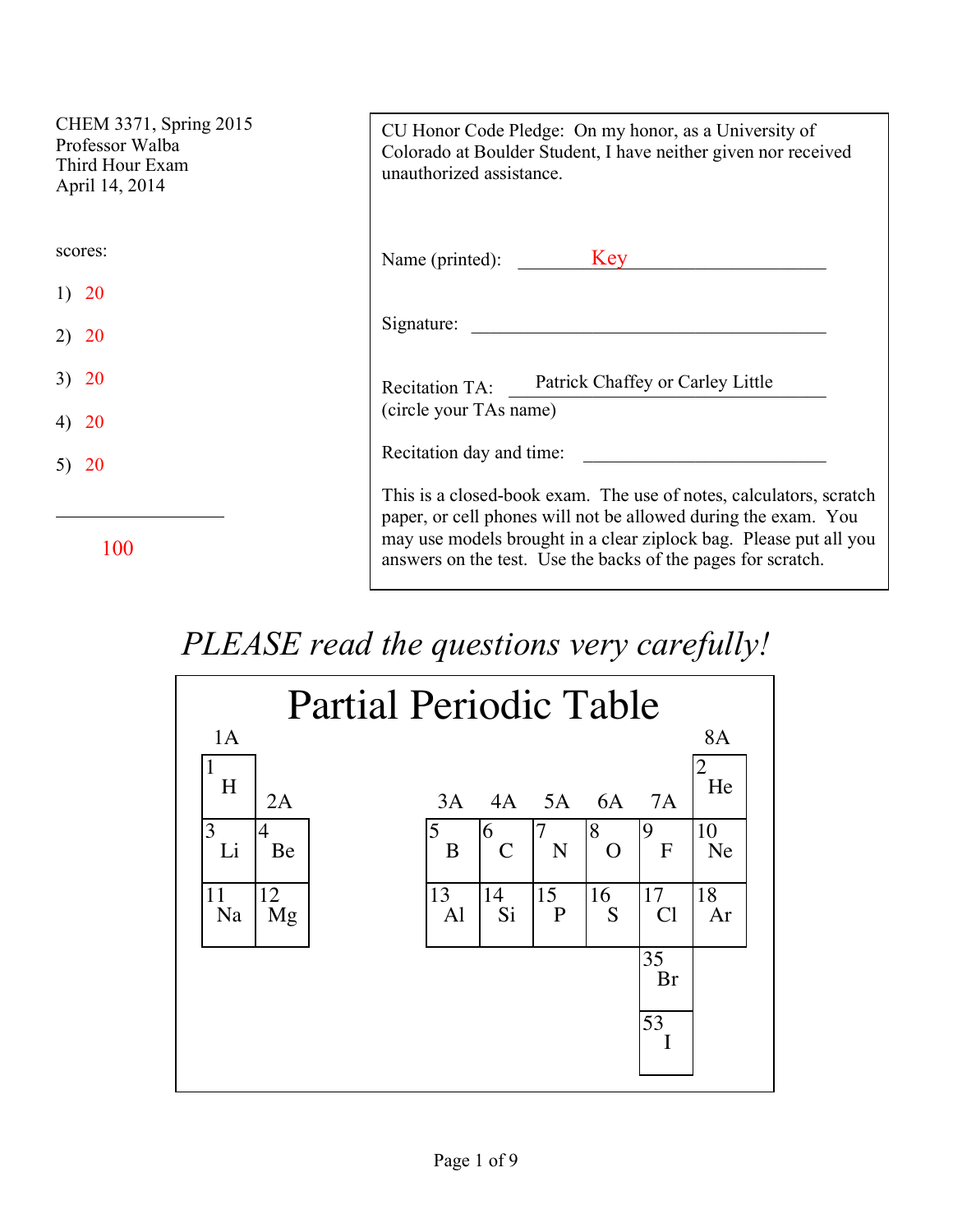

1 (20 pts) a) For each of the following pairs of compounds, circle the stronger Brønsted acid.

b) For the two structures below, circle the compound with the higher boiling point.



c) Referring to question 1b above, give a very short explanation for your answer (must fit in the space below).

The carboxylic acid forms a hydrogen bonded dimer, which increases the boiling point.

OR

More H-bonding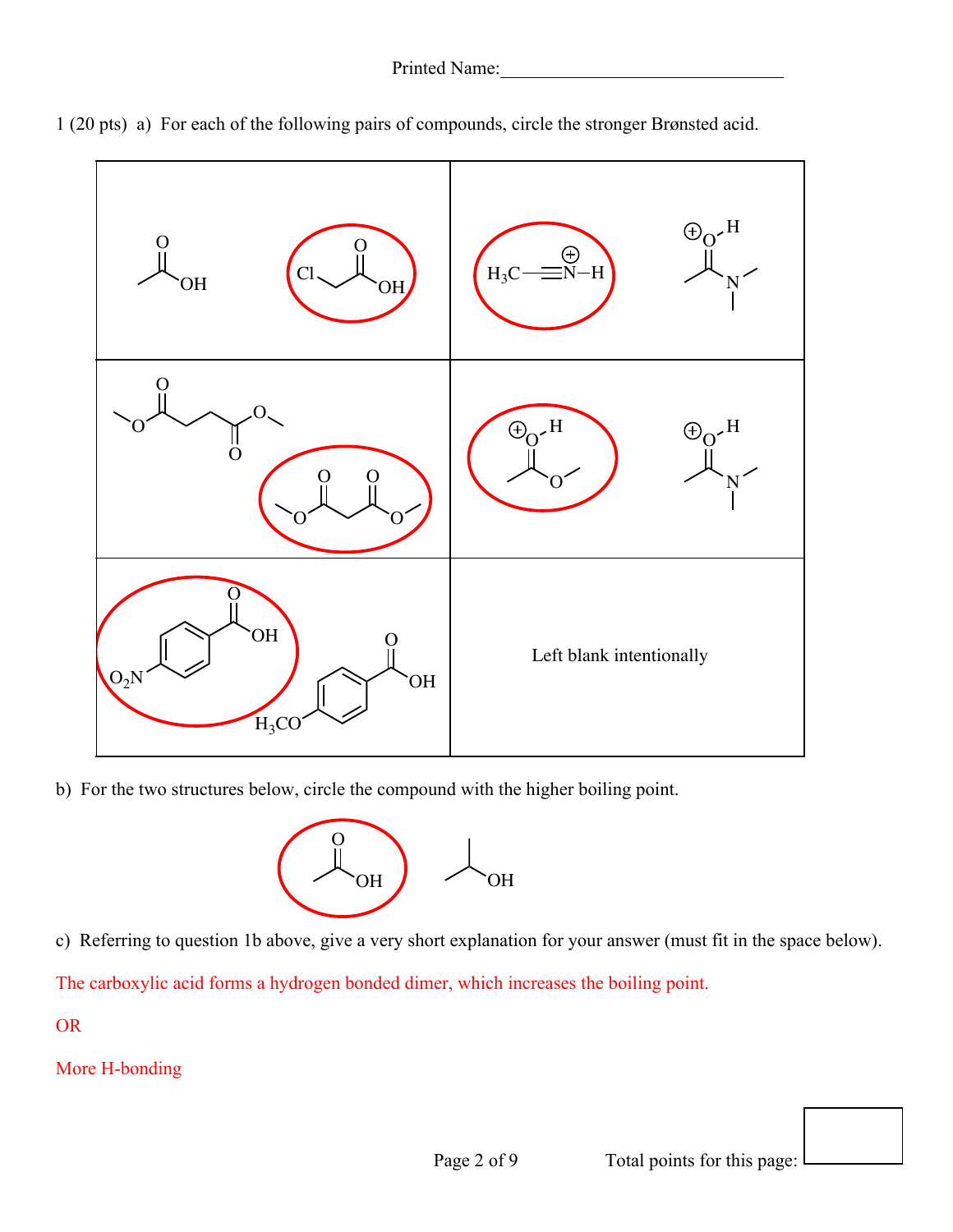## 1 – Continued

c) For the following reactions, circle the reaction which does NOT work.



d) Referring to question 1c above, please **briefly** explain why the reaction you circled doesn't work.

The Claisen condensation only works when the product can be deprotonated on the alpha carbon of the beta dicarbonyl system to give a stable anion. This drives the equilibrium. If you can't deprotonate between the carbonyls, the product actually goes back to starting materials. [Note – this is a key fact driving the rearrangement in question 4b]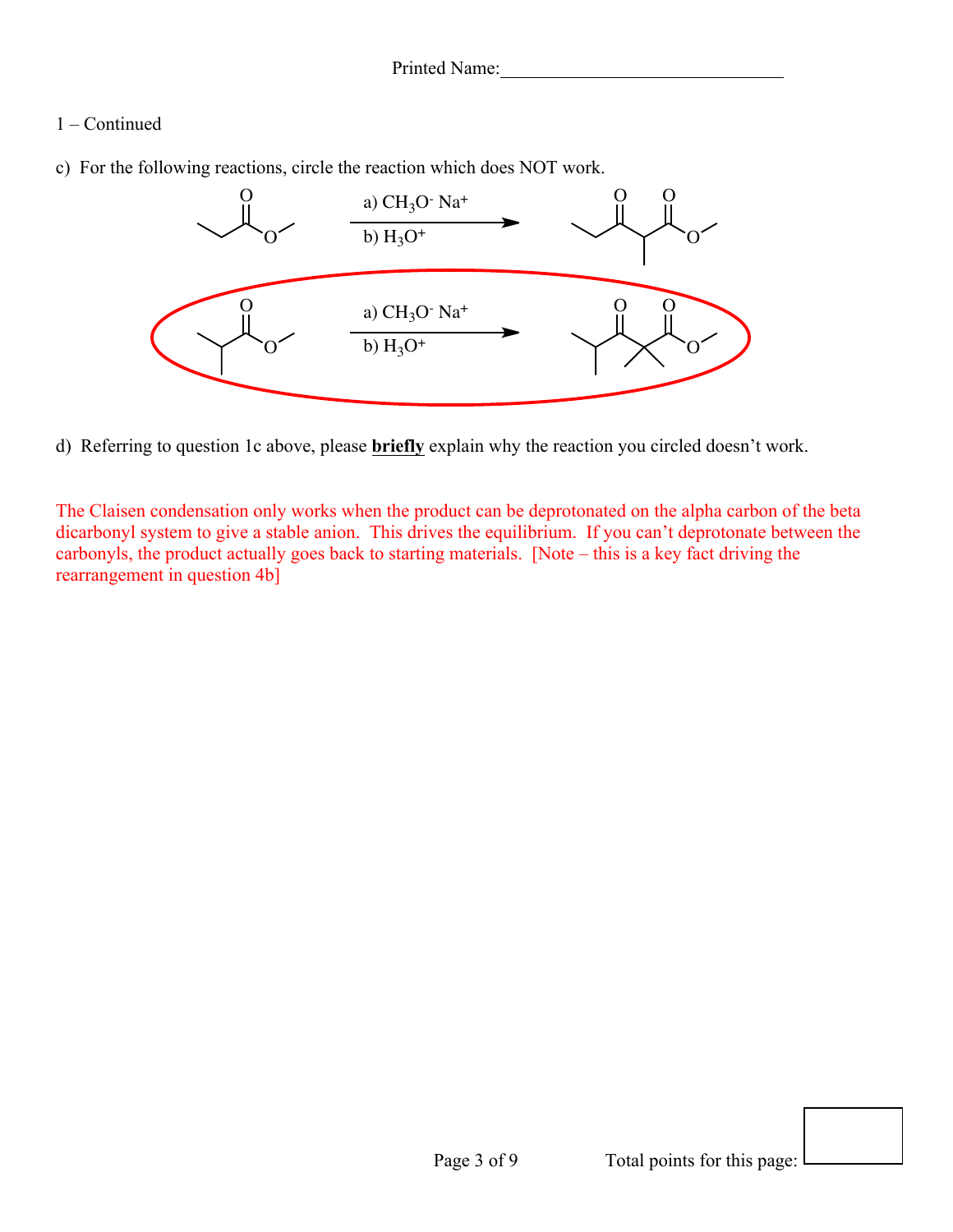2) (20 pts) Give the single major product of each of the following reactions, carefully showing stereochemistry if appropriate. If a racemate is formed, show only one enantiomer, and label it "rac."

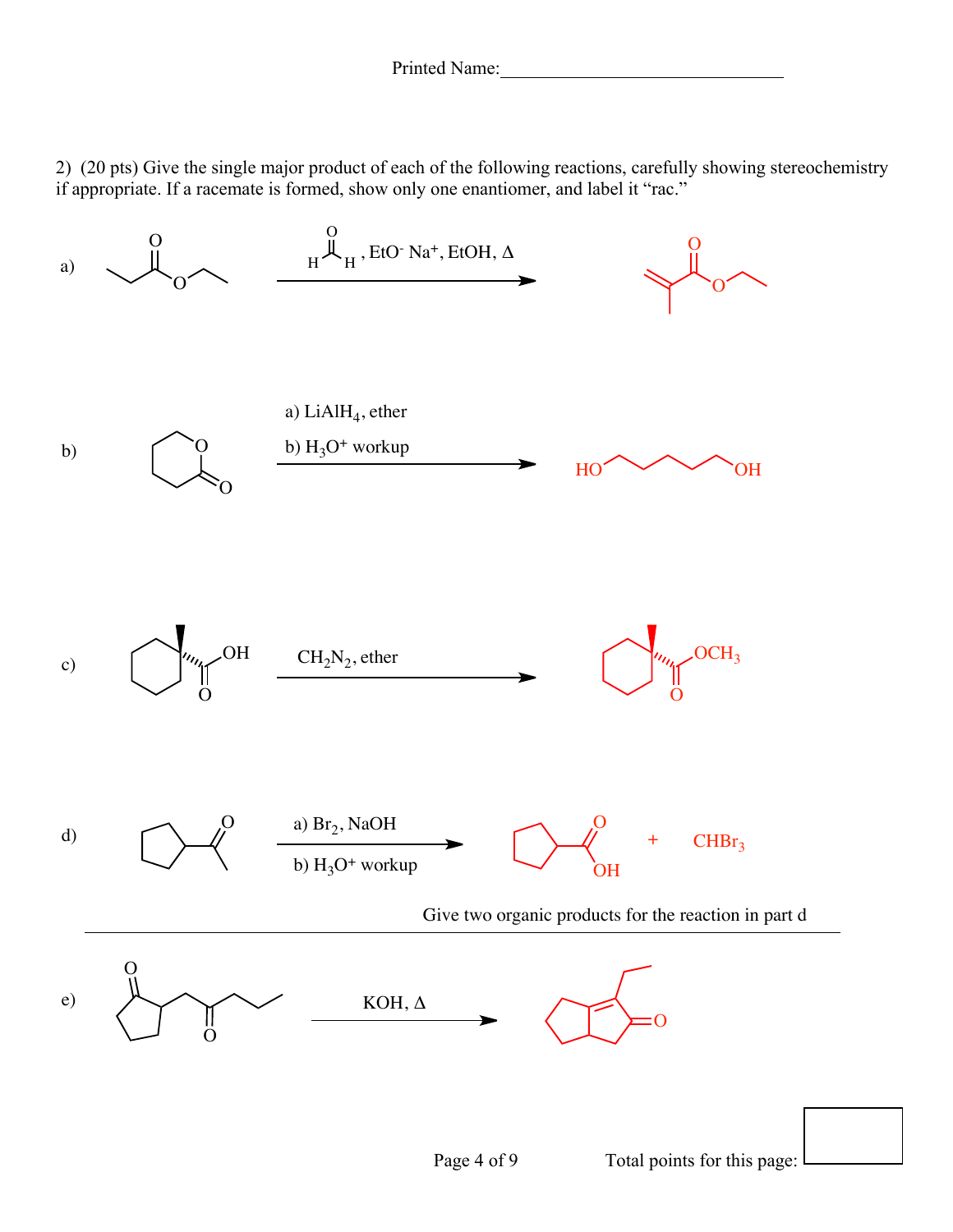3) (20 pts) Propose reagents for accomplishing each of the following transformations. Make your reactions efficient (i.e. the target product should be the major product). More than one step may be required - try to use the minimum number of steps. Assume chiral starting materials or products are single pure enantiomers unless they are labeled "rac." You may use organometallic reagents without showing how they are synthesized.

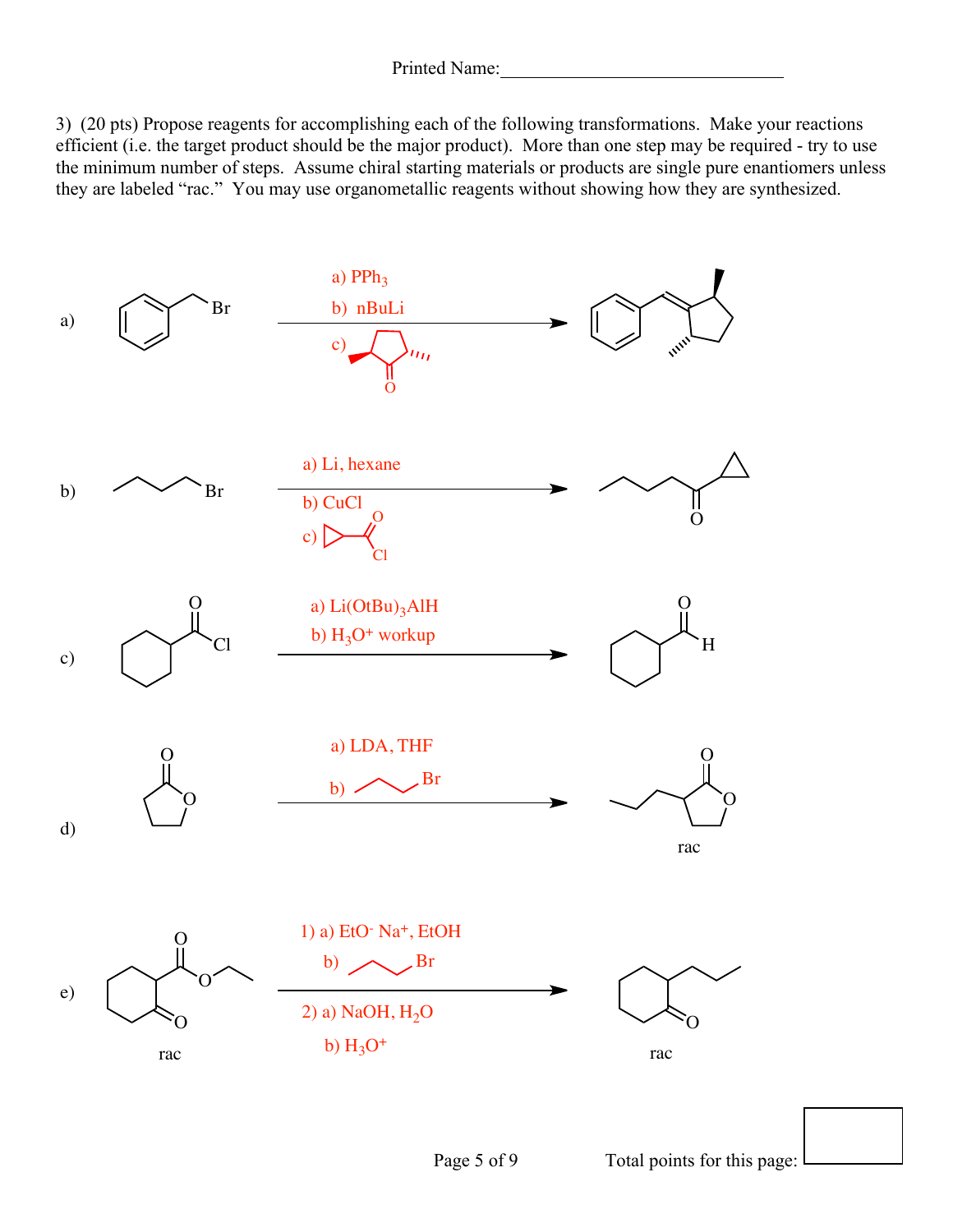

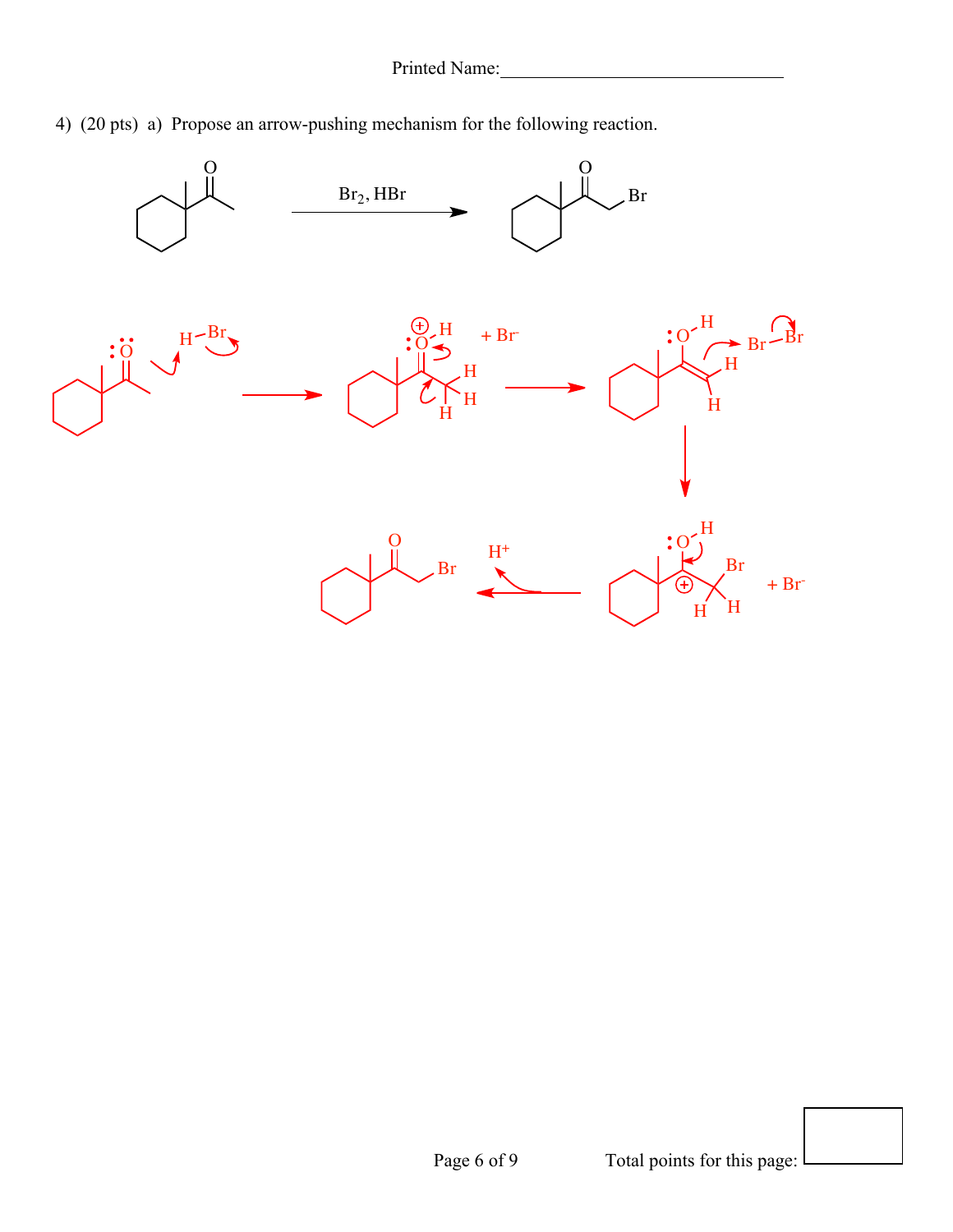## 4 - Continued

b) Propose an arrow-pushing mechanism for this seemingly mysterious reaction. Hint: Dimethylcarbonate ( $_{\text{H}_3\text{CO}}$  $\sim$ OCH<sub>3</sub>) is not involved in the mechanism. Also, the product is a mixture of isomers, which can be ignored for your answer.  $\overline{O}$  $OCH<sub>3</sub>$ 



Page 7 of 9 Total points for this page: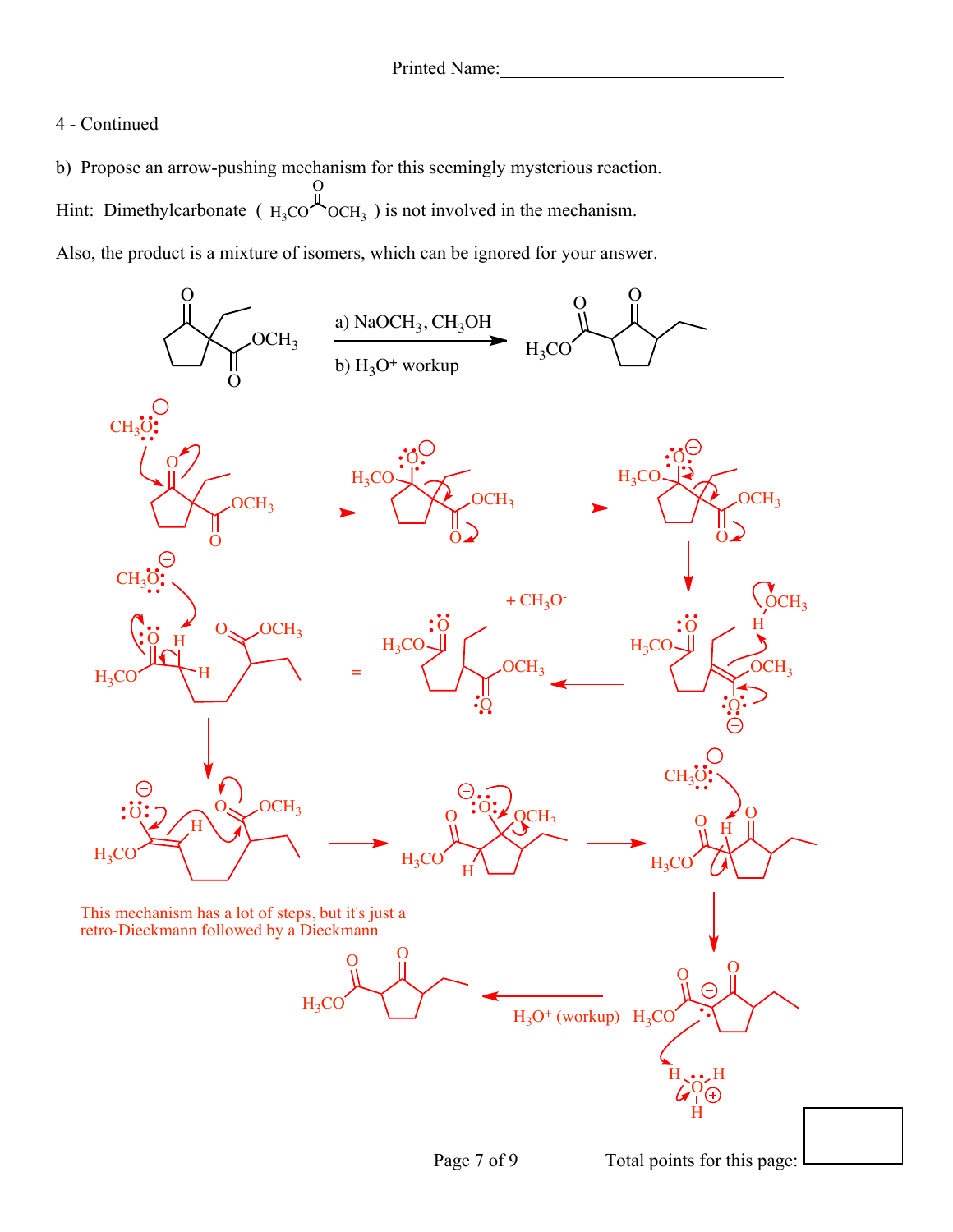Printed Name:

5) (20 pts) Propose a synthesis for each of the following targets. Allowed starting materials include benzene, Ph3P, and/or any other organic molecules containing **five (5) carbons or less**. You may use any necessary inorganic reagents. Try to make your syntheses efficient (i.e. the target should be produced in the highest possible yield). More than one step will be required. Please show all the intermediate **products** in your synthesis (not reactive intermediates involved in the mechanisms, but actual isolated molecules on the path from starting material to product). Please put reagents for reactions involving sequential addition of reagents, over an arrow using letters (a, b, c…) to designate the sequence of addition. Please do **not** put multiple reactions over one arrow. (Continued on next page)